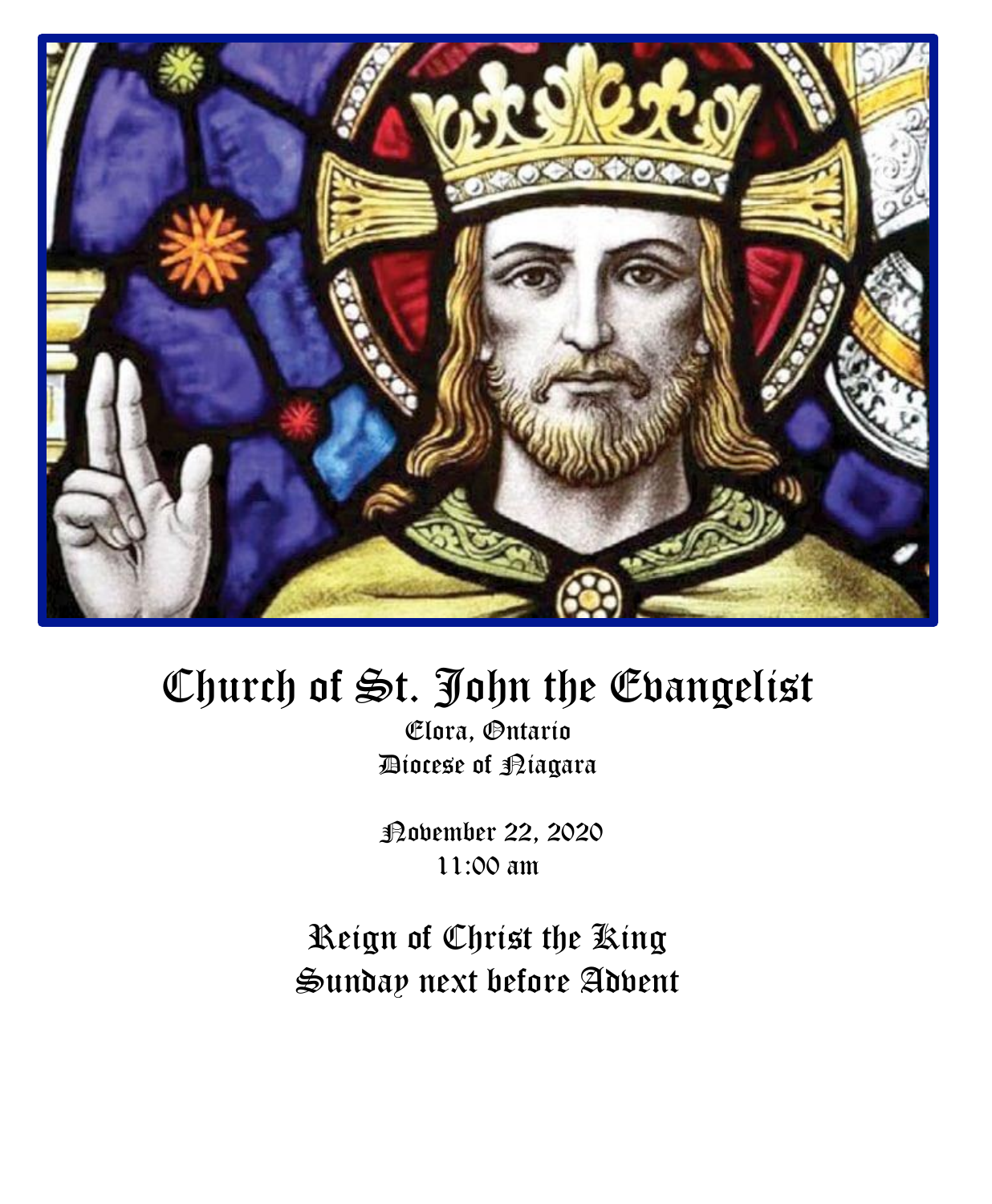## **Reign of Christ the King November 22, 2020**

#### **11:00 am Holy Communion with Quartet (BCP)**

#### **Mass Setting Mass in C** Gounod **C** Gounomer Setting Mass **Council** C Gounomer Setting Setting Setting Setting Setting Setting Setting Setting Setting Setting Setting Setting Setting Setting Setting Setting Setting Setting

*Notes about your participation in this liturgy:*

*We ask that you wear face masks throughout the liturgy, refrain from congregational singing, and keep your physical distance.*

*A public washroom is available in the narthex for your use.*

*Our purpose is to provide a liturgical experience where you feel safe, develop a connection with others, and gain a sense of being spiritually grounded.*

*This liturgy is being video recorded live for those who are participating with us online from home.*

*Please turn off your cell phone so it does not interfere with our live stream broadcast.*

All of our quidelines, approved by the diocese, are in place to express our care and commitment to one *another.* 

*If you have any questions, please ask one of the Sidespeople. Thank you for your co-operation.*

#### **THE COLLECT FOR PURITY**

*Kneel as you are able.*

*Celebrant:* ALMIGHTY God, unto whom all hearts be open, it all desires known, and from whom no secrets are hid: Cleanse the thoughts of our hearts by the inspiration of thy Holy Spirit, that we may perfectly love thee, and worthily magnify thy holy Name; through Christ our Lord. Amen.

#### **SUMMARY OF THE LAW**

*Celebrant:* OUR Lord Jesus Christ said: Hear O Israel, The Lord our God is one Lord; and thou shalt love the Lord thy God with all thy heart, and with all thy soul, and with all thy mind, and with all thy strength. This is the first and great commandment. And the second is like unto it:

> Thou shalt love thy neighbour as thyself. On these two commandments hang all the Law and the Prophets.

#### *People:* **Lord, have mercy upon us, and write both these thy laws in our hearts, we beseech thee.**

**Kyrie** - Quartet

Lord, have mercy upon us. Christ, have mercy upon us. Lord, have mercy upon us.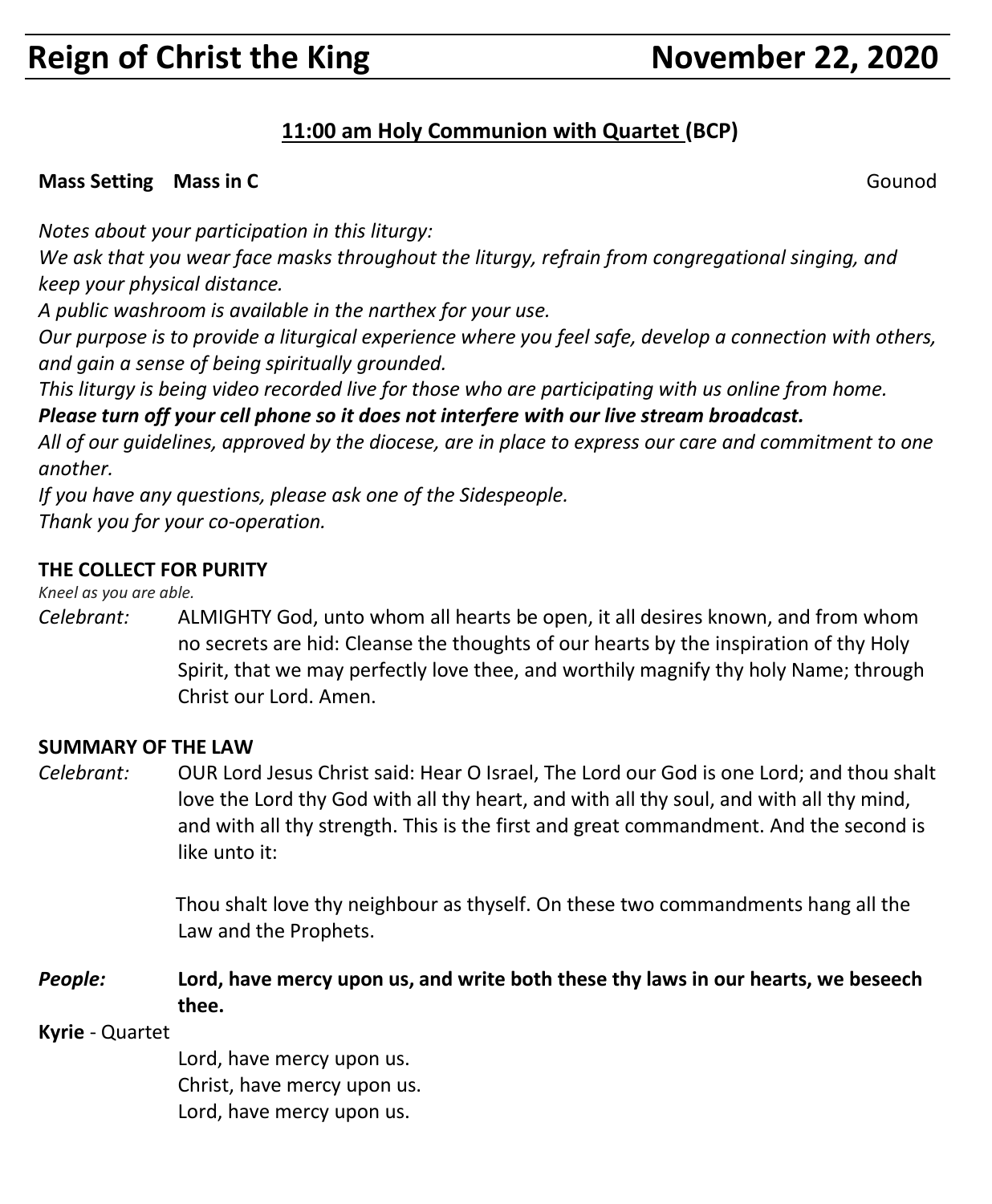#### **COLLECT**

*Celebrant:* Stir up, we beseech thee, O Lord, the wills of thy faithful people; that they, plenteously bringing forth the fruit of good works, may of thee be plenteously rewarded; through Jesus Christ our Lord.

*People:* **Amen.** *Be seated.*

#### **FIRST READING Ephesians 1.15-23**

I have heard of your faith in the Lord Jesus and your love toward all the saints, and for this reason I do not cease to give thanks for you as I remember you in my prayers. I pray that the God of our Lord Jesus Christ, the Father of glory, may give you a spirit of wisdom and revelation as you come to know him, so that, with the eyes of your heart enlightened, you may know what is the hope to which he has called you, what are the riches of his glorious inheritance among the saints, and what is the immeasurable greatness of his power for us who believe, according to the working of his great power. God put this power to work in Christ when he raised him from the dead and seated him at his right hand in the heavenly places, far above all rule and authority and power and dominion, and above every name that is named, not only in this age but also in the age to come. And he has put all things under his feet and has made him the head over all things for the church, which is his body, the fullness of him who fills all in all.

#### **Psalm 100**

*(said responsively by verse)*

O be joyful in the Lord, all ye lands:

**serve the Lord with gladness, and come before his presence with a song.**

Be ye sure that the Lord he is God;

 **it is he that hath made us, and not we ourselves, we are his people, and the sheep of his pasture.**

O go your way into his gates with thanksgiving, and into his courts with praise;

**be thankful unto him, and speak good of his Name.**

For the Lord is gracious, his mercy is everlasting;

**and his truth endureth from generation to generation.**

Glory be to the Father, and to the Son, and to the Holy Ghost.

 **as it was at the beginning, is now, and ever shall be, world without end. Amen.**

#### **GOSPEL Matthew 25.31-46**

*Please stand as you are able.*

- *Reader:*The Lord be with you.
- *People: And with thy spirit.*
- *Reader:* The Holy Gospel is written in the 25<sup>th</sup> chapter of the gospel according to Matthew beginning at the 31<sup>st</sup> verse.

#### *People:* **Glory be to thee, O Lord.**

*Reader* Jesus said, "When the Son of Man comes in his glory, and all the angels with him, then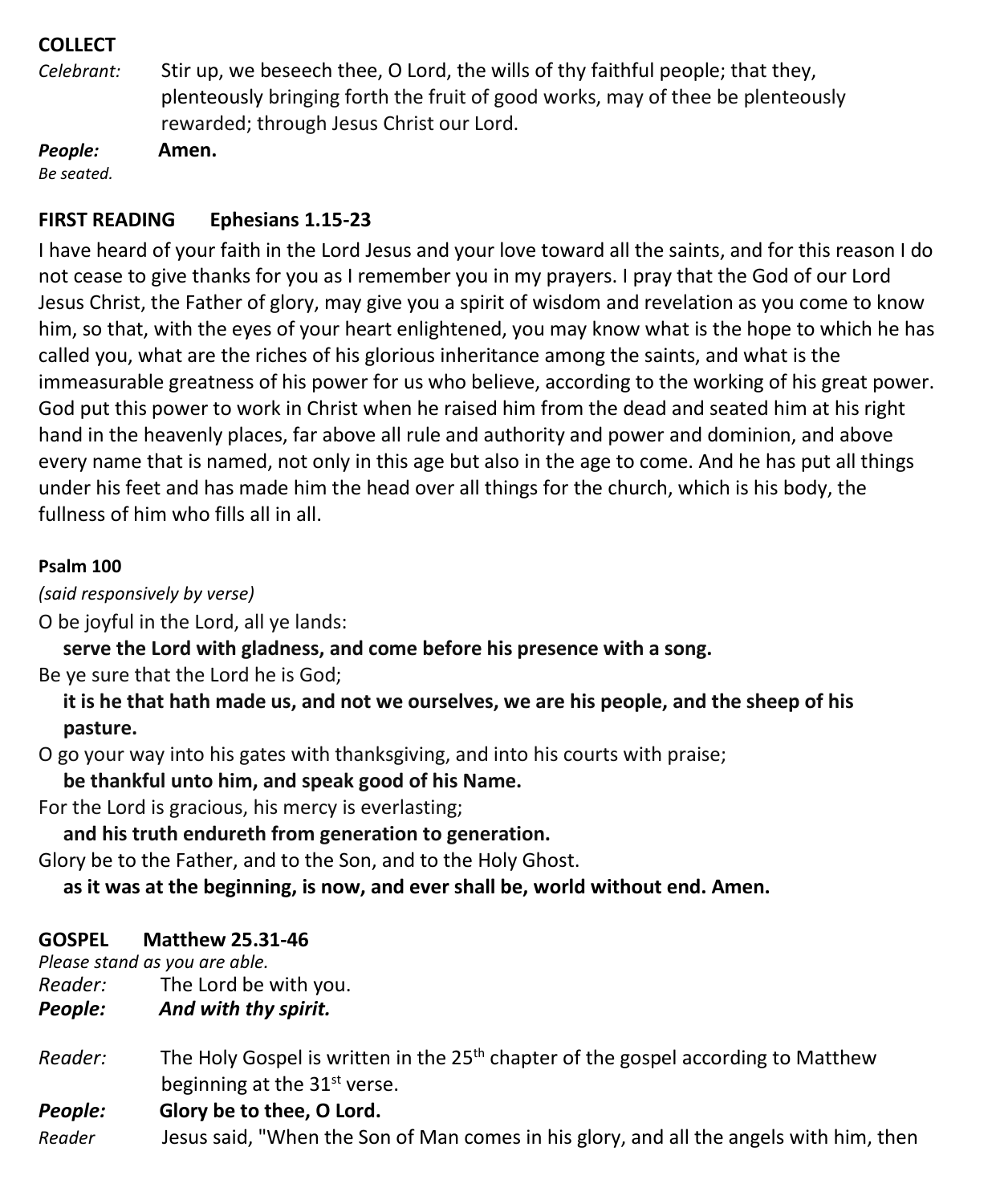he will sit on the throne of his glory. All the nations will be gathered before him, and he will separate people one from another as a shepherd separates the sheep from the goats, and he will put the sheep at his right hand and the goats at the left. Then the king will say to those at his right hand, 'Come, you that are blessed by my Father, inherit the kingdom prepared for you from the foundation of the world; for I was hungry and you gave me food, I was thirsty and you gave me something to drink, I was a stranger and you welcomed me, I was naked and you gave me clothing, I was sick and you took care of me, I was in prison and you visited me.' Then the righteous will answer him, 'Lord, when was it that we saw you hungry and gave you food, or thirsty and gave you something to drink? And when was it that we saw you a stranger and welcomed you, or naked and gave you clothing? And when was it that we saw you sick or in prison and visited you?' And the king will answer them, 'Truly I tell you, just as you did it to one of the least of these who are members of my family, you did it to me.' Then he will say to those at his left hand, 'You that are accursed, depart from me into the eternal fire prepared for the devil and his angels; for I was hungry and you gave me no food, I was thirsty and you gave me nothing to drink, I was a stranger and you did not welcome me, naked and you did not give me clothing, sick and in prison and you did not visit me.' Then they also will answer, 'Lord, when was it that we saw you hungry or thirsty or a stranger or naked or sick or in prison, and did not take care of you?' Then he will answer them, 'Truly I tell you, just as you did not do it to one of the least of these, you did not do it to me.' And these will go away into eternal punishment, but the righteous into eternal life." The Gospel of Christ.

#### *People:* **Praise be to thee, O Christ.**

#### *Celebrant:* I BELIEVE in one God

*People:* **the Father Almighty, Maker of heaven and earth, and of all things visible and invisible:**

> **And in one Lord Jesus Christ, the only begotten Son of God, begotten of the Father before all worlds; God, of God; light, of light; very God, of very God; begotten, not made; being of one substance with the Father; through whom all things were made: who for us and for our salvation came down from heaven, and was incarnate by the Holy Ghost of the Virgin Mary, and was made man, and was crucified also for us under Pontius Pilate. He suffered and was buried, and the third day he rose again according to the Scriptures, and ascended into heaven, and sitteth on the right hand of the Father. And he shall come again with glory to judge both the quick and the dead: whose kingdom shall have no end.**

> **And I believe in the Holy Ghost, the Lord, the Giver of life, who proceedeth from the Father and the Son, who with the Father and the Son together is worshipped and glorified, who spake by the prophets. And I believe one, holy, catholic, and apostolic church. I acknowledge one baptism for the remission of sins. And I look for the resurrection of the dead, and the life of the world to come. Amen.**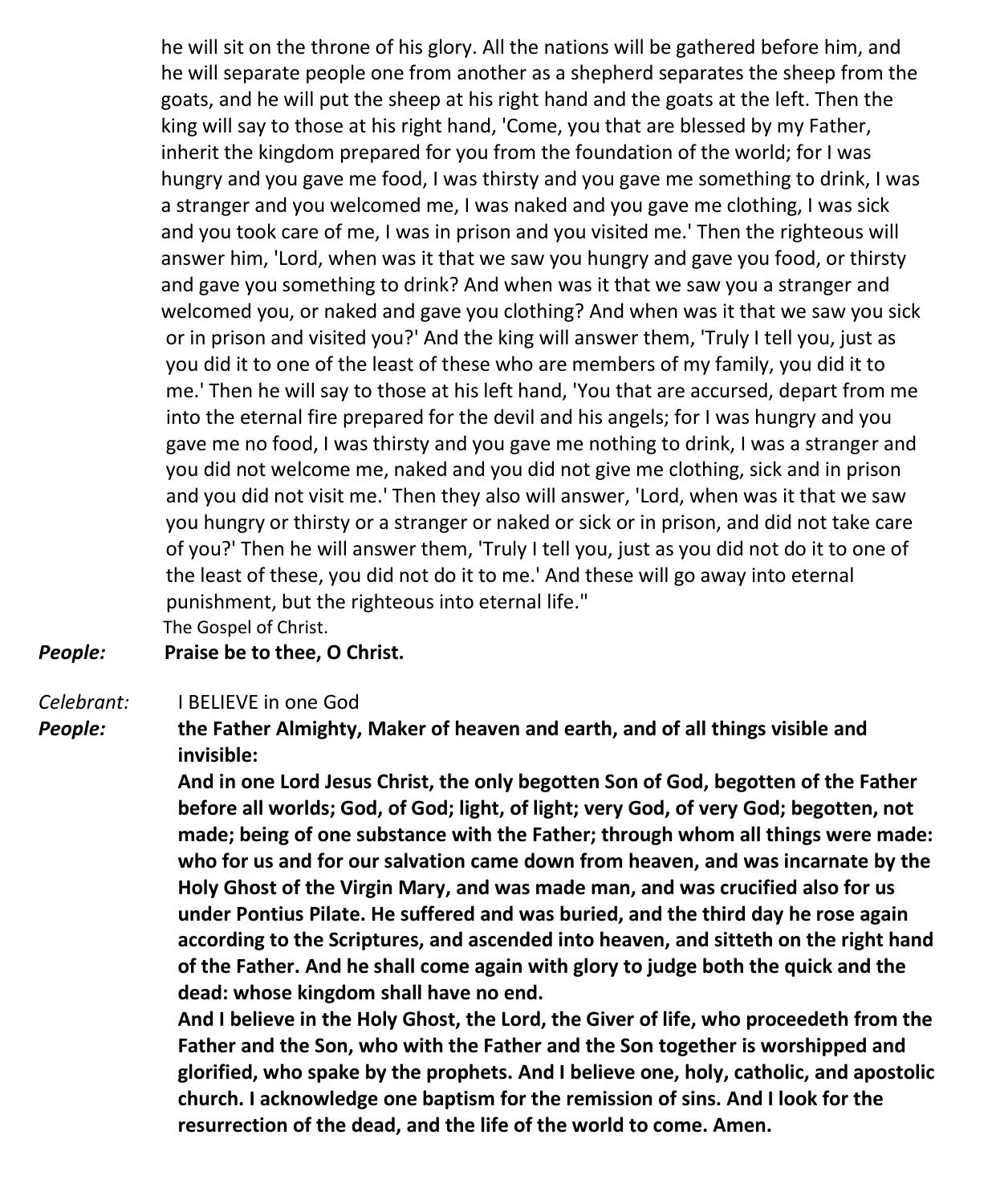#### **SERMON** Rev'd Paul Walker

#### **PREPARATION OF THE GIFTS**

While there is no offering collected, you can continue to give gifts to support the ministry of St. *John's:*

> o*Through E-transfer to [treasurer.stjohnselora@gmail.com](mailto:treasurer.stjohnselora@gmail.com)* o*Online at [www.niagaraanglican.ca/donate](http://www.niagaraanglican.ca/donate)* o*Through the mail slot of the Parish Centre door on Geddes Street* o*In the stationary Offertory Box inside the EXIT doors of the church*

*"Those who sowed with tears will reap with songs of joy" - Psalm 126:6*

*The Quartet will sing a hymn during the Preparation of the Gifts.*

**HYMN** Quartet Crown Him with Many Crowns

#### **INTERCESSIONS**

#### *Kneel as you are able.*

*Celebrant:* Let us pray for Christ's holy Catholic Church. Let us pray for peace on earth and for the unity of all Christian people. Let us pray for our all who proclaim the gospel in this community, our diocese and around the world. Let us remember before God all of our loved ones who have departed this life and are at rest.

Let us pray for the whole state of Christ's Church militant here in earth.

*Leader:* ALMIGHTY and everliving God, who by thy holy Apostle hast taught us to make prayers and supplications, and to give thanks, for all people: we humbly beseech thee most mercifully to accept our alms and oblations, and to receive these our prayers, which we offer unto thy Divine Majesty; beseeching thee to inspire continually the universal Church with the spirit of truth, unity, and concord: And grant that all they that do confess thy holy Name may agree in the truth of thy holy Word, and live in unity and godly love. Lord, in thy mercy.

#### *People***: Hear our prayer.**

- *Leader:* We beseech thee also to lead all nations in the way of righteousness; and so to guide and direct their governors and rulers, that thy people may enjoy the blessings of freedom and peace: And grant unto thy servant ELIZABETH our Queen, and to all that are put in authority under her, that they may truly and impartially administer justice, to the maintenance of thy true religion and virtue. Lord, in thy mercy.
- *People***: Hear our prayer.**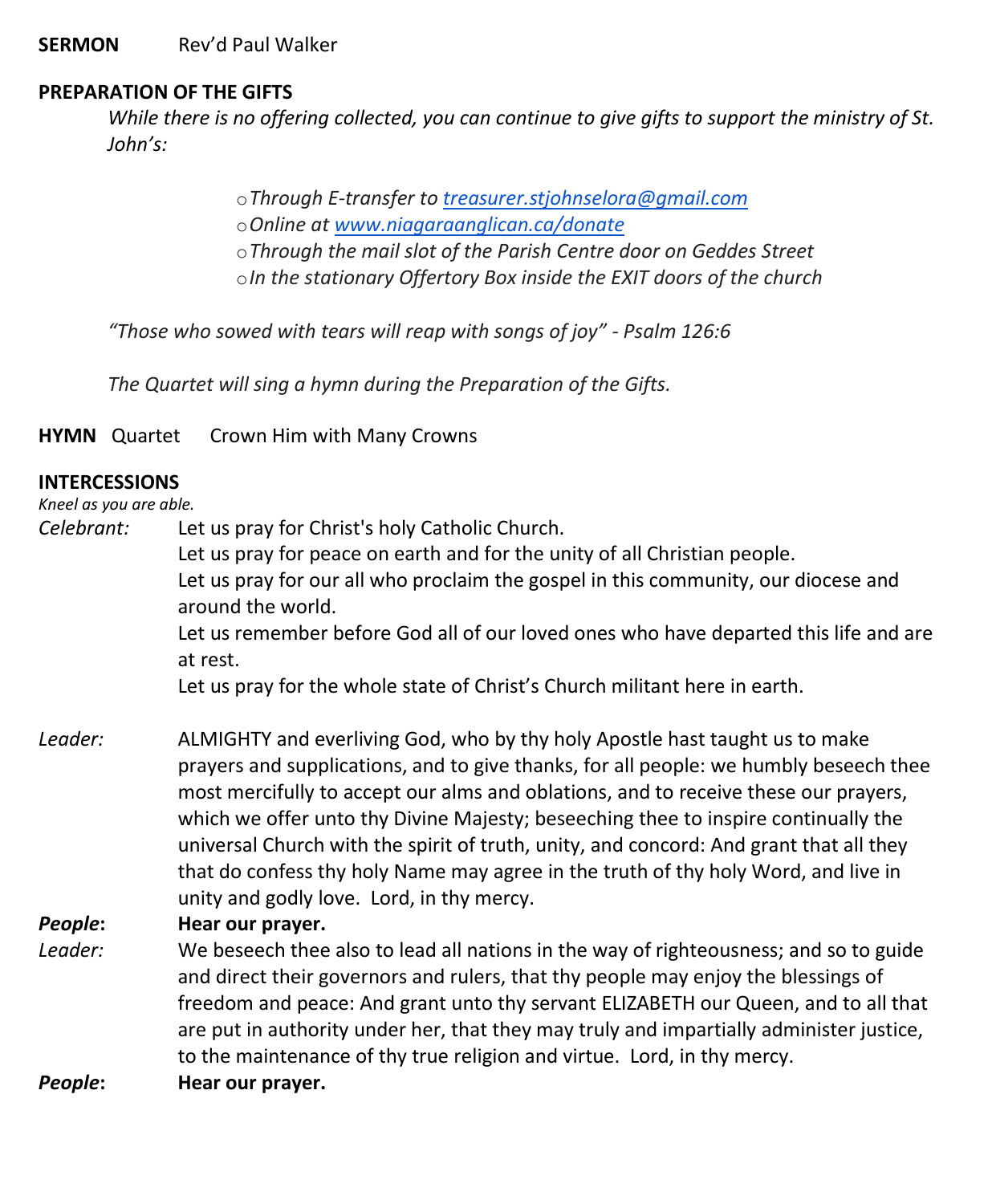- *Leader:* Give grace, O heavenly Father, to all Bishops, Priests, and Deacons, and specially to thy servant Susan, our Bishop, that they may both by their life and doctrine set forth thy true and living Word, and rightly and duly administer thy holy Sacraments: Prosper, we pray thee, all those who proclaim the Gospel of thy kingdom among the nations: And to all thy people give thy heavenly grace, and specially to this congregation here present and all those gathered together with us online, that, with meek heart and due reverence, we may hear and receive thy holy Word; truly serving thee in holiness and righteousness all the days of their life. Lord, in thy mercy.
- *People***: Hear our prayer.**
- *Leader:* And we most humbly beseech thee of thy goodness, O Lord, to comfort and succour all them, who in this transitory life are in trouble, sorrow, need, sickness, or any other adversity, especially those for whom our prayers are desired….. Lord, in thy mercy. *People***: Hear our prayer.**
- *Leader*: We remember before thee, O Lord, all thy servants departed this life in thy faith and fear:….. and we bless thy holy Name for all who in life and death have glorified thee; beseeching thee to give us grace that, rejoicing in their fellowship, we may follow their good examples, and with them be partakers of thy heavenly kingdom. Lord in thy mercy.
- *People***: Hear our prayer.**
- *Leader:* Grant this, O Father, for Jesus Christ's sake, our only Mediator and Advocate, to whom, with thee and the Holy Ghost, be all honour and glory, world without end. *People:* **Amen.**

#### **CONFESSION AND ABSOLUTION**

- *Leader:* YE that do truly and earnestly repent you of your sins, and are in love and charity with your neighbours, and intend to lead the new life, following the commandments of God, and walking from henceforth in his holy ways: draw near with faith, and take this holy sacrament to your comfort; and make your humble confession to Almighty God. *Celebrant:* ALMIGHTY God,
- *All:* **Father of our Lord Jesus Christ, maker of all things, judge of all people: we acknowledge and confess our manifold sins and wickedness, which we from time to time most grievously have committed, by thought, word, and deed, against thy divine majesty. We do earnestly repent, and are heartily sorry for these our misdoings. Have mercy upon us, most merciful Father; for thy Son our Lord Jesus Christ's sake, forgive us all that is past; and grant that we may ever hereafter serve and please thee in newness of life, to the honour and glory of thy Name; through Jesus Christ our Lord. Amen.**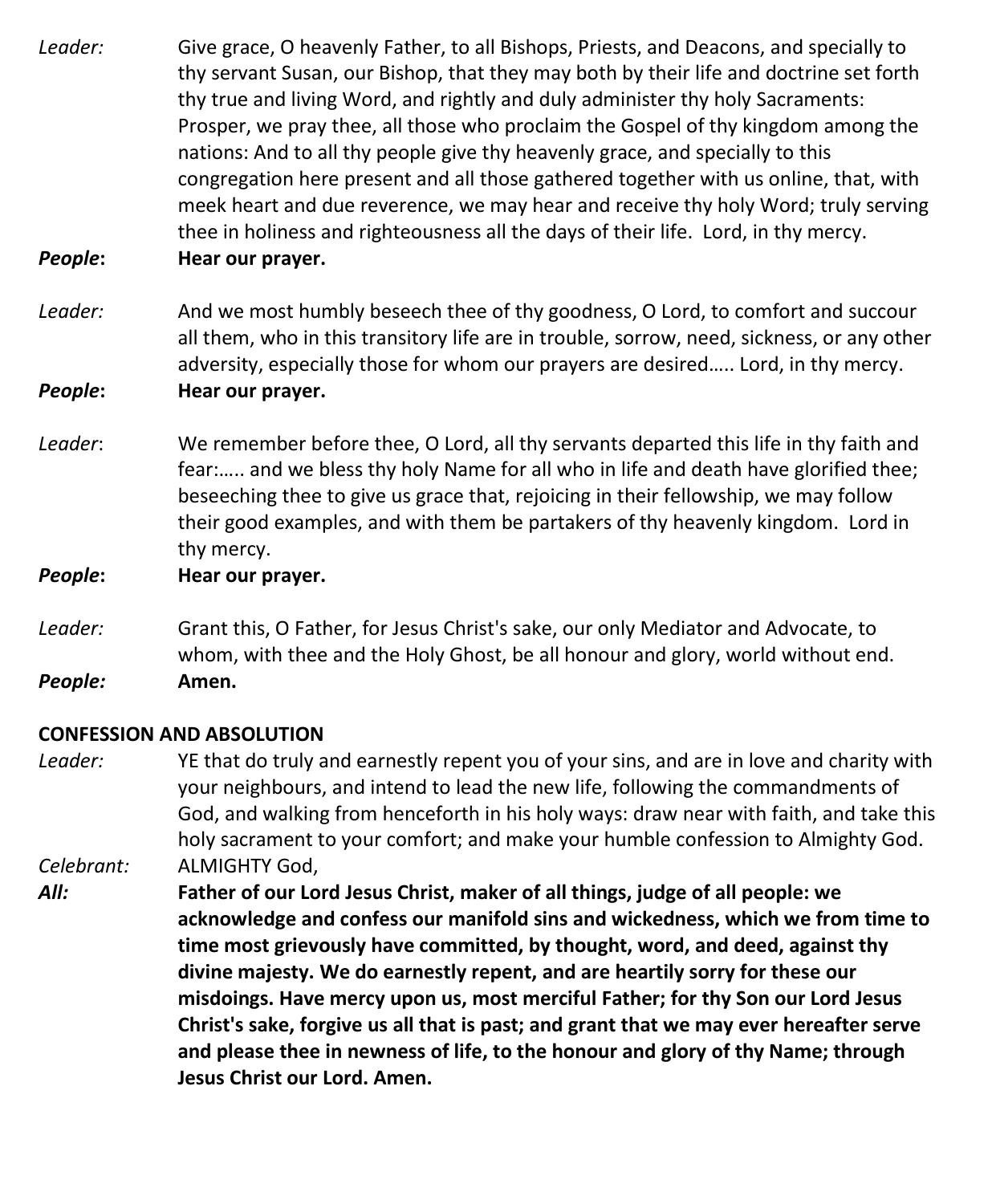| Celebrant: | ALMIGHTY God, our heavenly Father, who of his great mercy hath promised<br>forgiveness of sins to all them that with hearty repentance and true faith turn unto<br>him: have mercy upon you; pardon and deliver you from all your sins; confirm and<br>strengthen you in all goodness; and bring you to everlasting life; through Jesus Christ<br>our Lord.                                |  |
|------------|--------------------------------------------------------------------------------------------------------------------------------------------------------------------------------------------------------------------------------------------------------------------------------------------------------------------------------------------------------------------------------------------|--|
| All:       | Amen.                                                                                                                                                                                                                                                                                                                                                                                      |  |
| Leader:    | Hear what comfortable words our Saviour Christ saith unto all that truly turn to him:<br>Come unto me all that labour and are heavy laden, and I will refresh you. - Matthew<br>11:28<br>God so loved the world, that he gave his only begotten Son, to the end that all that<br>believe in him should not perish, but have eternal life. - John 3:16.<br>Hear also what Saint Paul saith: |  |
|            | This is a true saying, and worthy of all to be received, that Christ Jesus came into the<br>world to save sinners. - 1 Timothy 1:15.<br>Hear also what Saint John saith.                                                                                                                                                                                                                   |  |
|            | If any one sin, we have an Advocate with the Father, Jesus Christ the righteous; and<br>he is the propitiation for our sins. - 1 St John 2:1, 2.                                                                                                                                                                                                                                           |  |

#### **THANKSGIVING AND CONSECRATION**

*Quartet stands*

- *Celebrant:* The Lord be with you;
- *Quartet:* And with thy spirit.
- Celebrant: Lift up your hearts;
- *Quartet:* We lift them up unto the Lord.
- *Celebrant:* Let us give thanks unto our Lord God;
- Quartet: It is meet and right so to do.
- *Celebrant:* It is very meet, right, and our bounden duty, that we should at all times, and in all places, give thanks unto thee, O Lord, Holy Father, Almighty, Everlasting God, Creator and Preserver of all things.

Therefore with angels and archangels, and with all the company of heaven, we laud and magnify thy glorious Name; evermore praising thee and saying:

*Quartet* Holy, Holy, Holy, Lord God of hosts, heaven and earth are full of thy glory. Glory be to thee, O Lord Most High. Blessed is he that cometh in the Name of the Lord. Hosanna in the Highest.

#### **PRAYER OF CONSECRATION**

*Celebrant*: BLESSING and glory and thanksgiving be unto thee Almighty God, our heavenly Father, who of thy tender mercy didst give thine only Son Jesus Christ to take our nature upon him, and to suffer death upon the Cross for our redemption; who made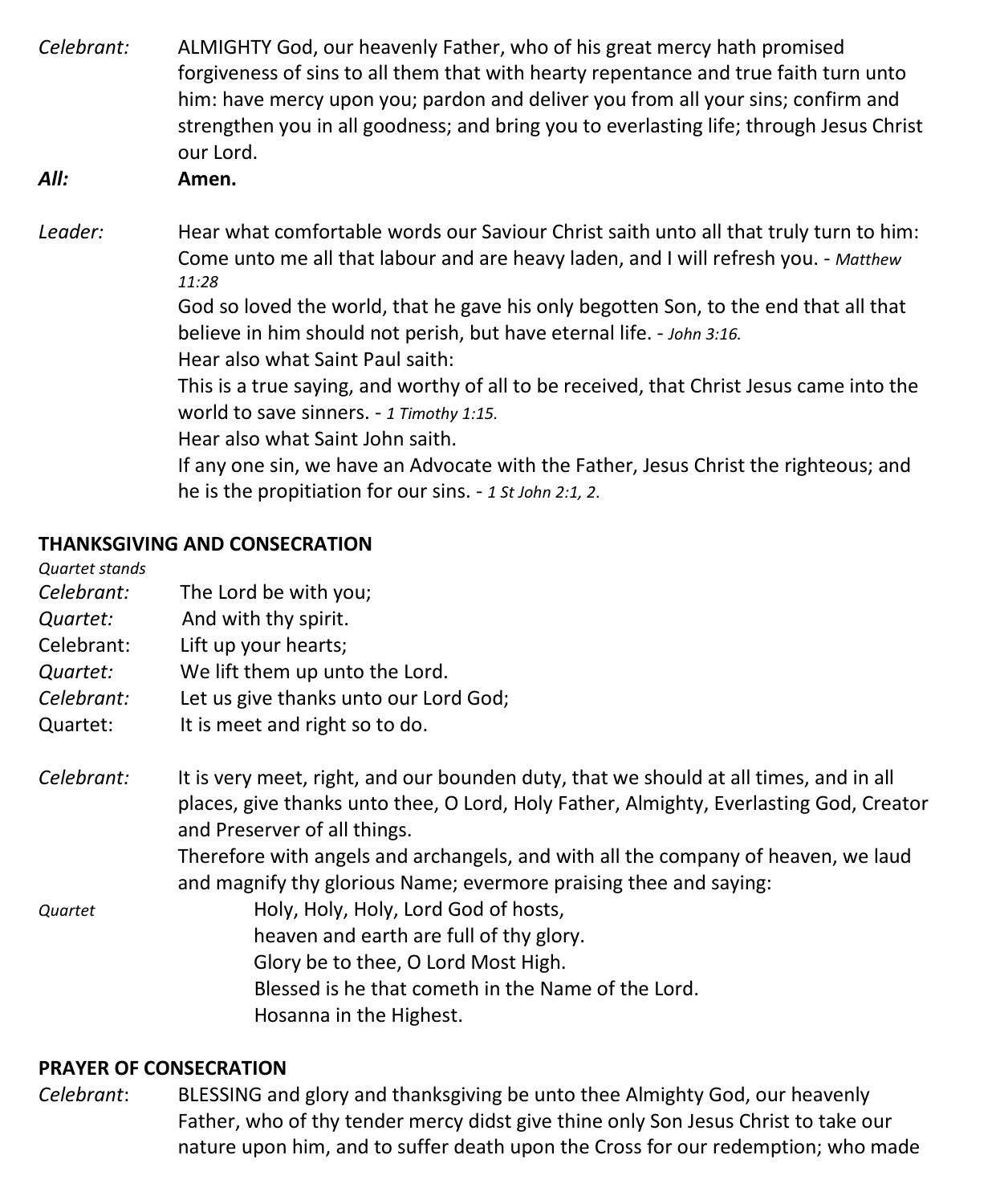there, by his one oblation of himself once offered, a full, perfect, and sufficient sacrifice, oblation, and satisfaction, for the sins of the whole world; and did institute, and in his holy Gospel command us to continue, a perpetual memorial of that his precious death, until his coming again.

Hear us, O merciful Father, we most humbly beseech thee; and grant that we receiving these thy creatures of bread and wine, according to thy Son our Saviour Jesus Christ's holy institution, in remembrance of his death and passion, may be partakers of his most blessed Body and Blood; who, in the same night that he was betrayed, took Bread; and, when he had given thanks, he brake it; and gave it to his disciples, saying, Take, eat; this is my Body which is given for you: Do this in remembrance of me.

Likewise after supper he took the Cup; and, when he had given thanks, he gave it to them, saying, Drink ye all, of this; for this is my Blood of the new Covenant, which is shed for you and for many for the remission of sins: Do this, as oft as ye shall drink it, in remembrance of me.

*All:* **Amen.**

*Celebrant:* The peace of the Lord be always with you;

- *All:* **And with thy Spirit.**
- *All:* **WE do not presume to come to this thy Table, O merciful Lord, Trusting in our own righteousness, but in thy manifold and great mercies. We are not worthy so much as to gather up the crumbs under thy table. But thou art the same Lord, whose property is always to have mercy: grant us therefore, gracious Lord, so to eat the flesh of thy dear Son Jesus Christ, that our sinful bodies may be made clean by his body, and our souls washed through his most precious blood, and that we may evermore dwell in him, and he in us. Amen.**

*Be seated.*

**Quartet** Agnus Dei

#### **Administration of Communion**

Please stay in your seat as the sacrament will be brought to you. If you prefer not to receive the *sacrament, you are invited to cross your hands over your chest to indicate that you would prefer a blessing from the priest.*

*When you receive the sacrament, please wait until the communion minister is beyond your two meter physical distance before removing your face mask and consuming the host (bread).*

 *The sacrament is offered in one kind only. The Celebrant partakes of the chalice on behalf of the entire community, gathered in person and online.*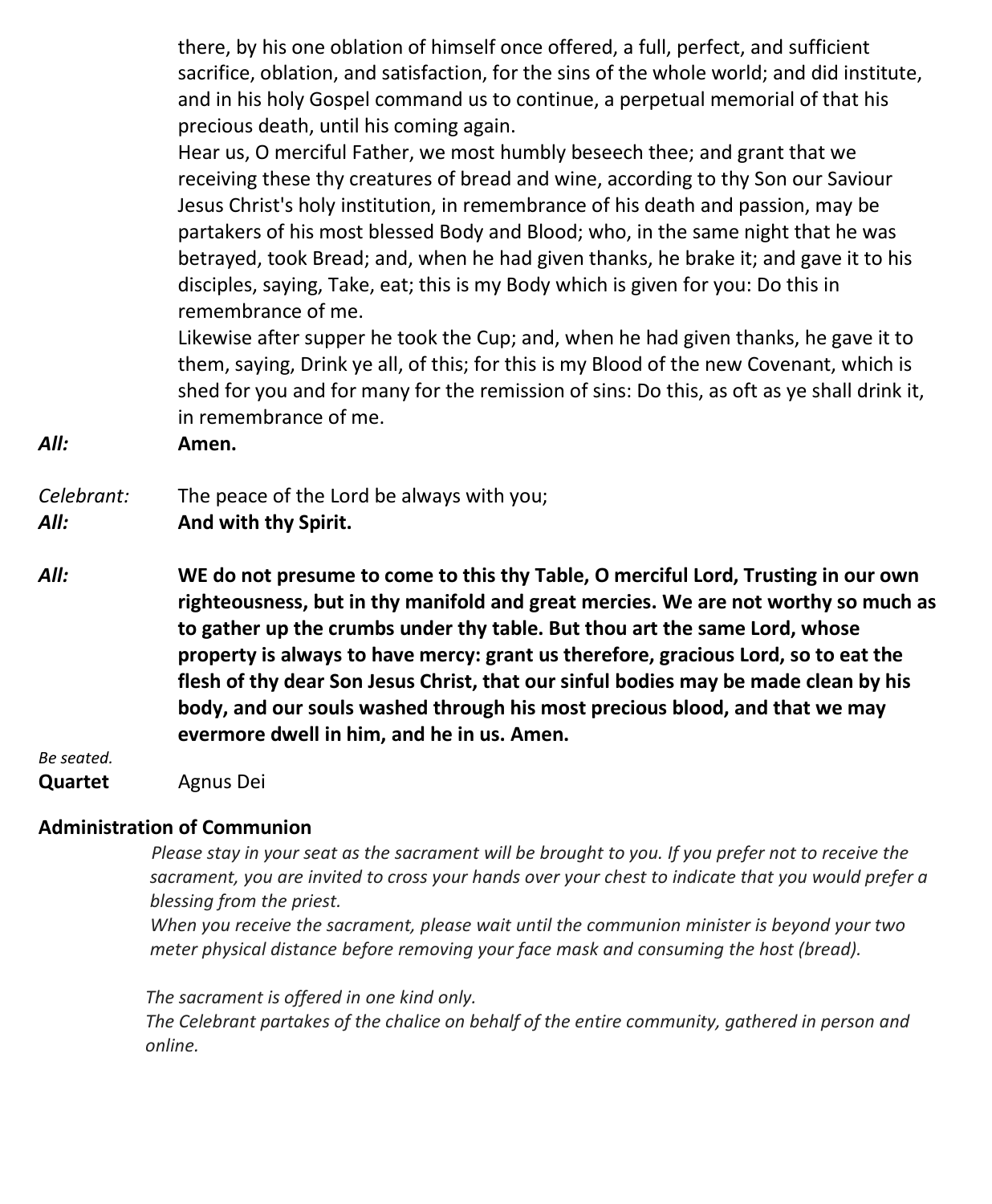**Anthem** *(Quartet) Tantum Ergo* De Severac *Tantum ergo sacramentum veneremur cernui, et antiquum documentum novo cedat ritui; praestet fides supplementum sensuum defectui.*

*Therefore so great a Sacrament Let us fall down and worship, And let the old law Give way to a new rite, And let faith stand forward To make good the defects of sense.*

*Genitori Genitoque laus et iubilatio, salus, honor, virtus quoque sit et benedictio; procedenti ab utroque compar sit laudatio. Amen. To the Father and the Son Be praise and joy, Health, honour and virtue And blessing, And to him proceeding from both Be equal praise. Amen.*

#### **PRAYERS AFTER COMMUNION**

*Kneel as you are able. Celebrant:* Let us pray.

OUR Father

- *All:* **who art in heaven, hallowed be thy name, thy kingdom come, thy will be done, on earth as it is in heaven. Give us this day our daily bread; and forgive us our trespasses, as we forgive them that trespass against us; and lead us not into temptation, but deliver us from evil. For thine is the kingdom, the power, and the glory, for ever and ever. Amen.**
- *Celebrant:* Almighty and everliving God, we most heartily thank thee that thou dost graciously feed us, in these holy mysteries, with the spiritual food of the most precious body and blood of thy Son our saviour Jesus Christ; assuring us thereby of thy favour and goodness towards us; and that we are living members of his mystical body, which is the blessed company of all faithful people; and are also heirs through hope of thy everlasting kingdom.
- *All:* **And here we offer and present unto thee, O Lord, ourselves, our souls and bodies, to be a reasonable, holy, and living sacrifice unto thee. And although we are unworthy, yet we beseech thee to accept this our bounden duty and service, not weighing our merits, but pardoning our offences; through Jesus Christ our Lord, to whom, with thee and the Holy Ghost, be all honour and glory, world without end. Amen.**

**BLESSING**

**POSTLUDE** *Allegro Marstoso from Sonata 2* Felix Mendelssohn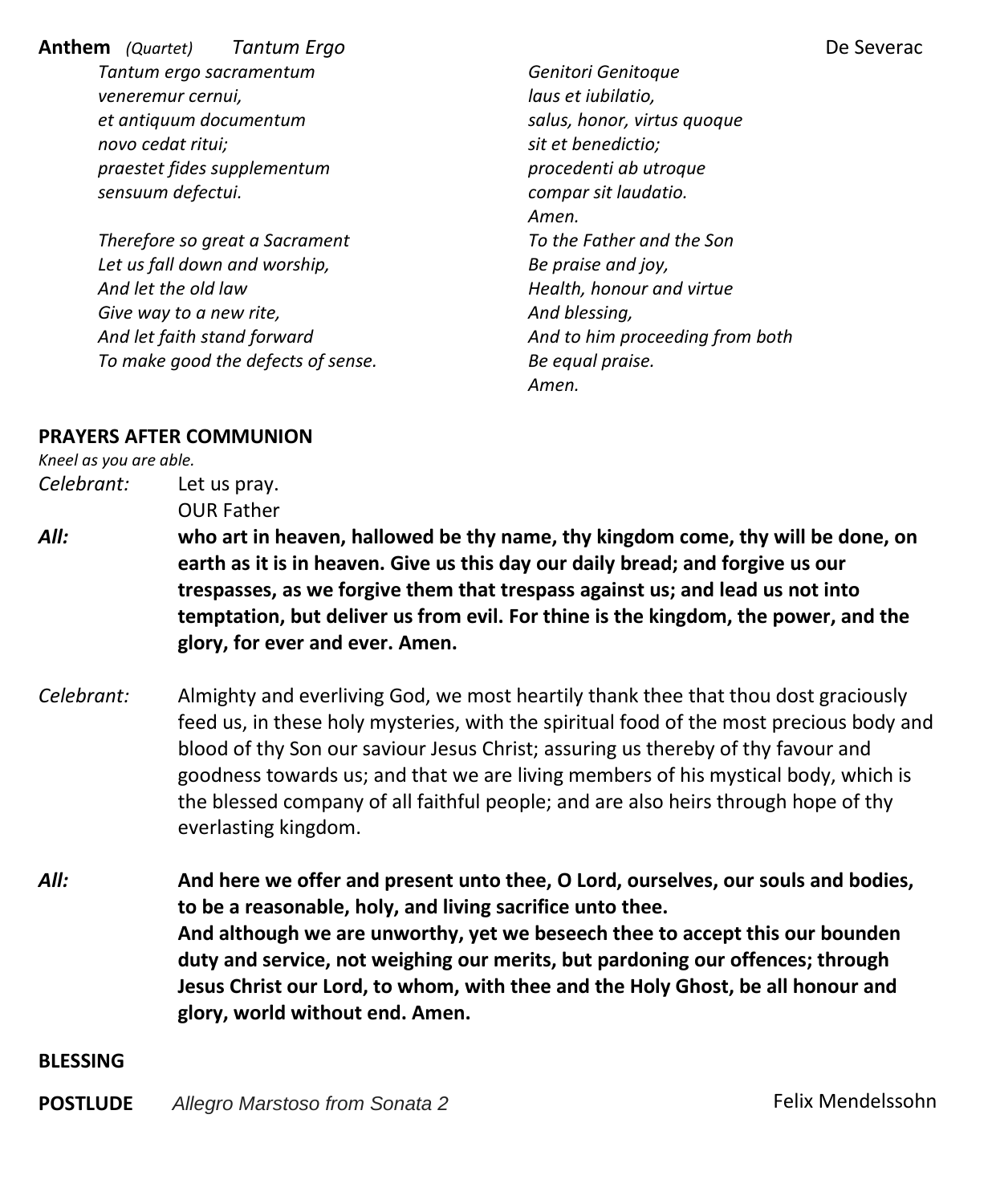#### *To avoid congestion and maintain physical distance please remain in your seat until a Sidesperson gives you the signal that it is safe to leave. Thank you for your cooperation.*

*Thank you for your participation today. We hope that you feel safe, connected to others, and spiritually grounded.*

Flowers are given to the glory of God and in celebration of Barbara and Bill Gow's wedding anniversary.

If you would like flowers in memory of loved ones or to celebrate an occasion please contact Elaine Dightam at elaine.dightam@gmail.com

Organist: Jurgen Petrenko

Rector: The Rev'd Paul J. Walker [rector.stjohnselora@gmail.com](mailto:rector.stjohnselora@gmail.com) Curate: The Rev'd Judy Steers [curate.stjohnselora@gmail.com](mailto:curate.stjohnselora@gmail.com) Director of Music: John Wiens [music.stjohnselora@gmail.com](mailto:music.stjohnselora@gmail.com)

You can call any one of us at 519-846-5911.

| Sidespeople       | Walter Langford, Jane Rapp                                       |
|-------------------|------------------------------------------------------------------|
| Readers           | Walter Langford, Patricia Reimer                                 |
| Server            | Thomas Littlewood                                                |
| Quartet           | Rebecca MaKay, Christina Stelmacovich, Quade Neilsen, Matt Oxley |
| Video Technicians | Rod Murray, Steve Hornett                                        |

### **Announcements for November 22, 2020**

#### **Join Us**

You are invited to join in the Coffee Hour today at 1:30 on Zoom. Please ask one of the clergy for the link.

#### **Today's Service**

Today's service is livestreamed to the St. John's Elora YouTube Channel and posted on Facebook.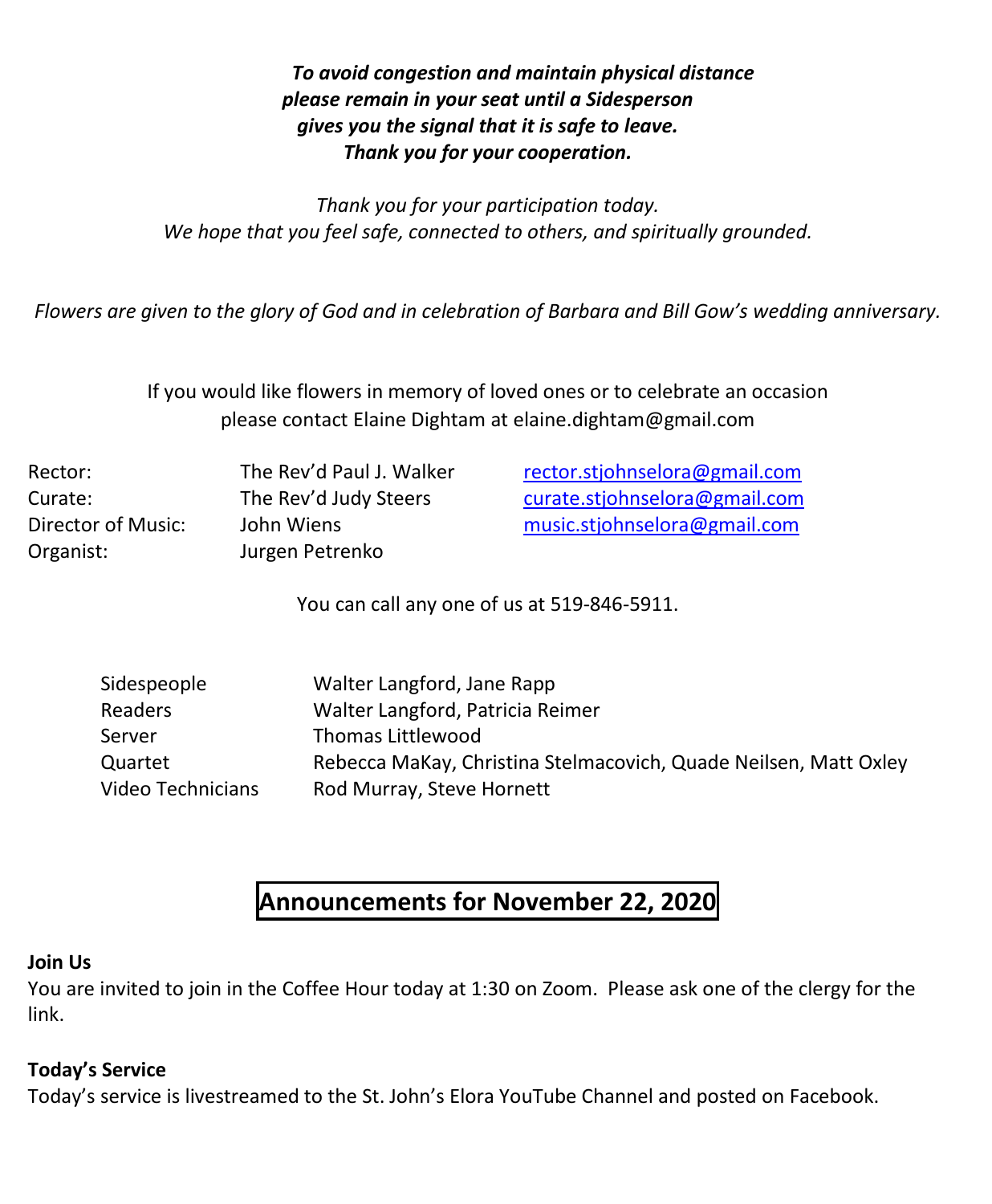The Order of Service, the full text of the Sermon, and a link to the video are posted on our website under "Current Sunday Service."

#### **Attending In-Person:**

To satisfy the need to answer screening questions, and to help us plan, Registration is required each week to attend an in-person liturgy.

You can register online at [www.stjohnselora.ca](http://www.stjohnselora.ca/) before Friday at 6pm; or you can call and leave a message at the Parish Centre 519-846-5911 before Wednesday at noon.

If you have any questions about your reservation, please contact Thomas at

[reservations.stjohnselora@gmail.com](mailto:reservations.stjohnselora@gmail.com)

PLEASE check your Inbox or Junk Box for a confirmation email from [noreply.datariverhosting.com](http://noreply.datariverhosting.com/)

#### **St. John's Liturgy Online**

Look for a mid week liturgy every Wednesday, alternating between Morning and Evening Prayer, and a selection of liturgical or sacred music called *"Choral Thursday"* prepared by John, Jurgen, and the members of the Parish Choir every Thursday. It is posted on the St. John's Elora YouTube and Facebook page.

#### **Pastoral Letters**

If you would like a print out of the weekly Pastoral Letter sent out on Friday, you can pick up a copy at the EXIT door when you leave. If you have access to the internet and would like to receive the weekly Pastoral Letters from the Rector by email, please contact Paul at [rector.stjohnselora@gmail.com](mailto:rector.stjohnselora@gmail.com)

#### **Conversation on "Why are We Here? A Meditation on Canada"**

Join Paul and Judy for two conversations on Mary Jo Leddy's book, "Why are We Here? Meditation on Canada" this Wednesday November 25 and December 2 at 4:00pm on Zoom. The link was included in Friday's Pastoral Letter, but if you didn't get it, let Paul know.

#### **Advent Lessons and Carols**

Next Sunday we begin a new year with the first Sunday of Advent. To begin the season you and your family and friends are invited to a special service available at St. John's Elora YouTube Channel on Sunday November 29 at 7:00pm. Share the service with others so they can "join" in safely from home to mark the beginning of the Advent season. John, Jurgen, the choir, and some parishioners have prepared a very special service of Advent Lessons and Carols for you to enjoy safely at home.

#### **Christmas Lessons and Carols**

The Bishop is joining John, Jurgen, and members of the Parish Choir to offer a special service of Christmas Lessons and Carols for people across the diocese. It will be live-streamed on Sunday December 20 at 7:00pm.

This is also an opportunity for the Bishop to profile the good work of the Bishop's Company. To that end we are invited to pre-register for the service on the diocesan website. The first 100 people to register will receive a copy of the new CD prepared by the parish choir: "Here's your Figgy Pudding 2020!"